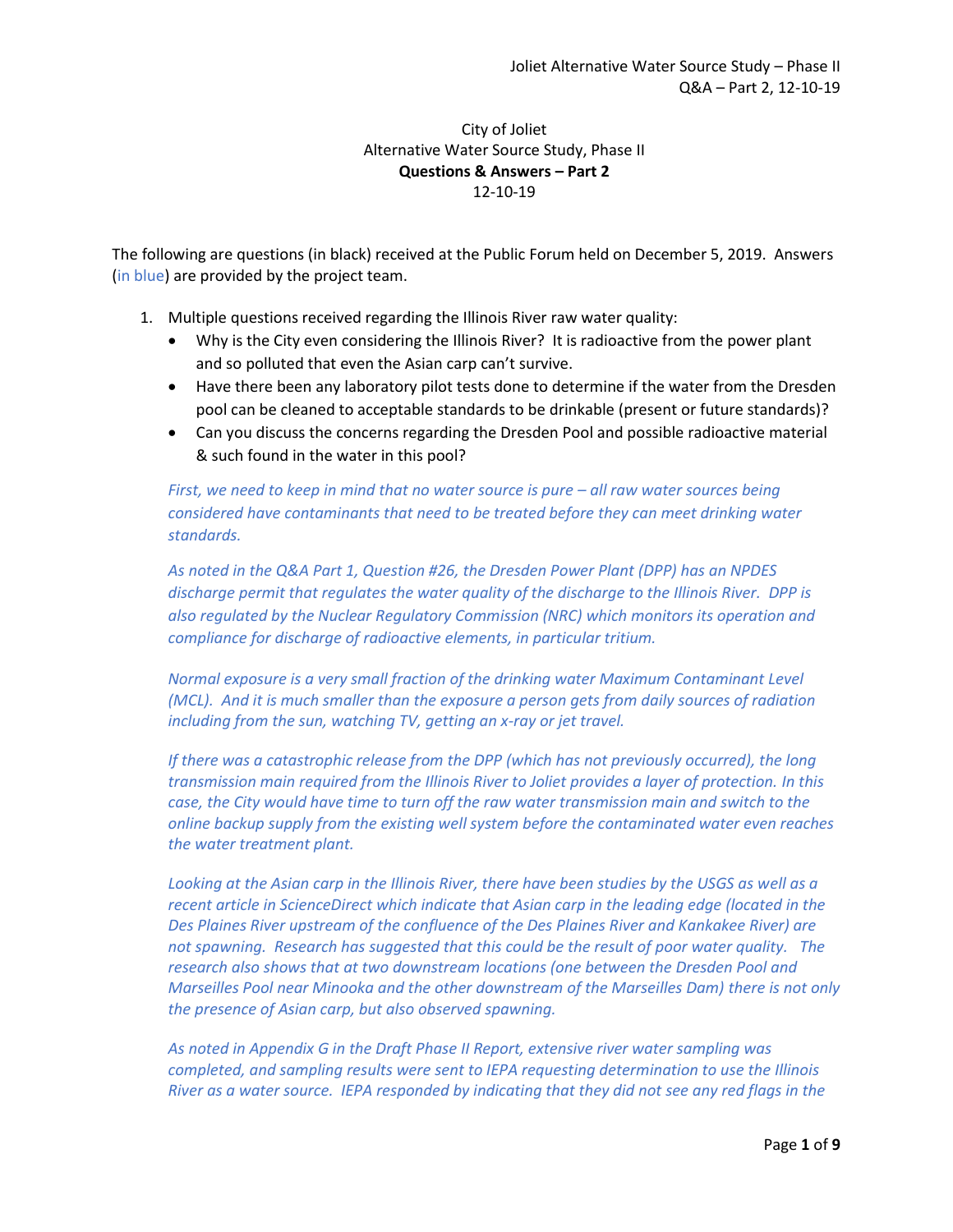*sample data which would prevent the Illinois River from being utilized as a raw water source. In addition, IEPA indicated that the water quality sampling data did not suggest that advanced treatment would be required if the City were to utilize the Illinois River as a raw water source.*

*It has been assumed that if the City selected the Illinois River, intake locations between Dresden Pool and Marseilles Pool (approximately 24 miles downstream) would be considered during preliminary design to address raw water quality concerns. Additional water quality sampling and analysis would also be performed to establish an extensive baseline for final design of the required water treatment facility.*

2. What Cities/Village presently use the Illinois River as a potable water supply?

*The Illinois River is currently used as a raw water source by Illinois American Water in Peoria, Illinois.*

- 3. Multiple questions received regarding the Illinois River water quantity:
	- How many years will the Illinois River last providing water to Joliet?
	- If other Municipalities hook on the Illinois River will it cause Joliet to have to look for a new source again?

*Based on the evaluation of low flow conditions (found in the Phase I and Phase II Reports), the Illinois River annual average number of low flow days is only 1 day for the Joliet only (30 MGD) and Joliet plus neighboring deep well communities (60 MGD) scenarios. The Illinois River annual maximum number of low flow days is 21 days for the Joliet only (30 MGD) and 22 days for Joliet plus neighboring deep well communities (60 MGD) scenarios. Even at 150 MGD withdrawal, the resulting annual average number of low flow days is only 1 day, and the annual maximum number of low flow days is 28 days. This is still within the timeframe of 2 to 3 months that the City's existing wells can provide a backup supply. So, the water quantity is sufficient for not only Joliet, but also the region even if other municipalities use the Illinois River as a raw water source.*

4. Can't everyone just conserve more water so that the Kankakee River can be used?

*Water conservation was already built into the water demand projections that were utilized for all of the water supply alternatives that were considered. In general, the more water use can be reduced per person, the smaller the proposed water facilities can be sized, and the cost of the new facilities can be minimized.* 

*The recent past water use patterns were utilized to first define a current trends water use projection. A number of water conservation best management practices were then quantified and built into a less resources intensive water use projection. The four main water conservation practices that were factored in were reduction in outdoor water use, reduction in water loss from the distribution system, low flow toilet and fixture replacements in the older portion of the City and reductions in water use by commercial and industrial entities. The final projection that was then utilized for the study was an average of the current trends' projection and the less resource intensive projection. The water use projections utilized in the Phase II analysis estimate water use per person would be reduced by approximately 11% over the planning period.*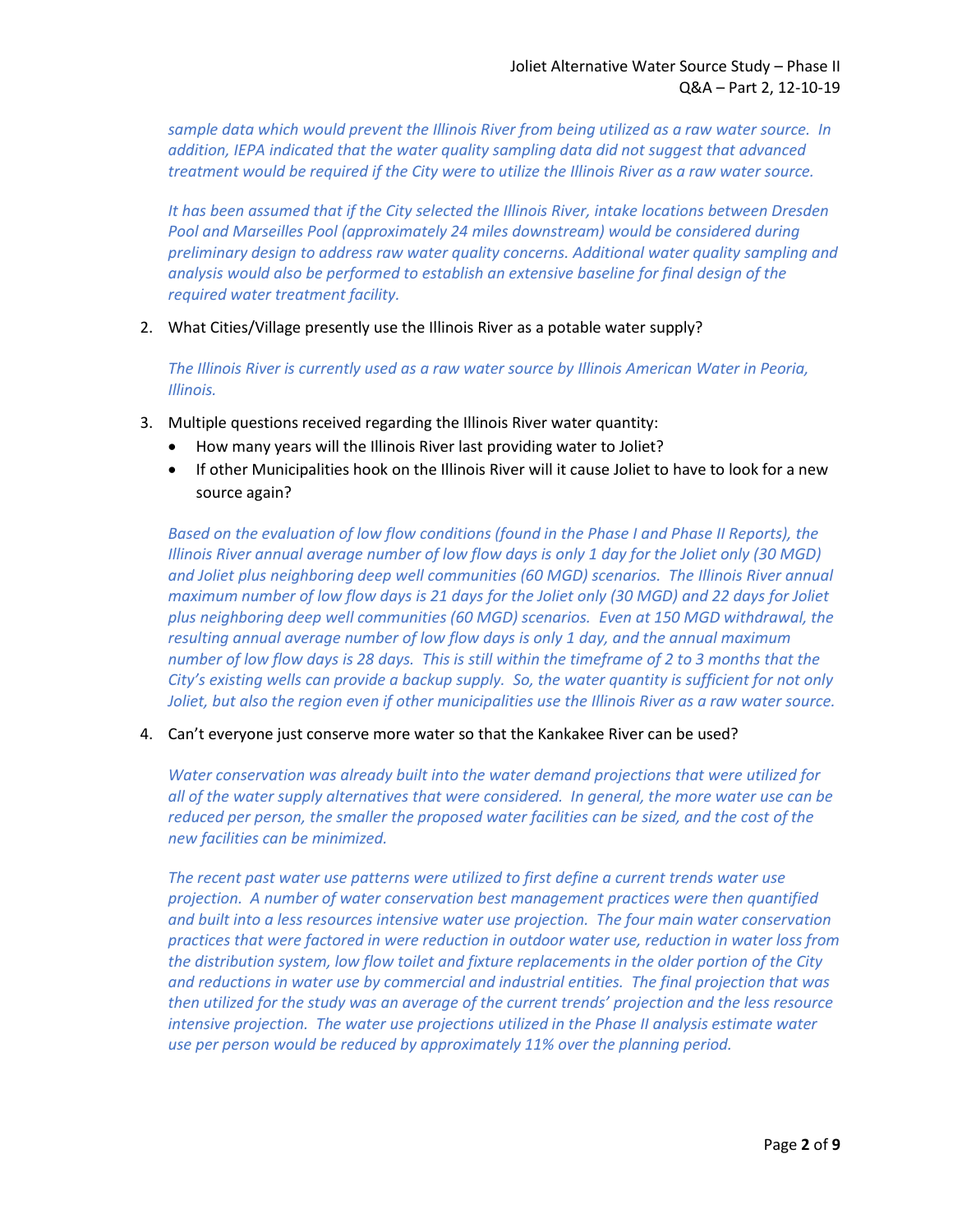- 5. Multiple questions received regarding conservation methods/practices:
	- Future construction? Reduce the number of bathrooms and decrease number of homes per acre?
	- Can we look at more restrictions for watering lawns? How much water will be required by the Northpoint Construction?

*Water conservation assumed in the water usage projections has not assumed restricting the City's development, building codes or land usage.*

*The City currently has even-odd lawn watering restrictions. More restrictive lawn watering has not been assumed in the water usage projections.*

*As for the Northpoint Development, while the exact water usage requirements are currently not known, water usage for warehouse type developments are typical less per acre than residential developments.*

6. Why is the Kankakee River still on the list? I heard that the River can't meet the demands.

*As noted in Q&A Part 1, Question #19, the Kankakee River alternative has not been recommended by City Staff because it could limit Joliet's growth past 2050 and limit Joliet's ability to be a regional water provider.*

*As noted in Q&A Part 1, Question #20, the Environmental Commission can decide to recommend any of the alternatives evaluated. All of the alternatives are feasible; however, some are more limiting in terms of being a regional solution or accommodating future growth.*

7. Are committee members aware of an intake structure along the Kankakee River that supplied water to the Joliet Arsenal by a pipeline? Could we use this structure to take water from the Kankakee River and pipe it East to Route 53 (Chicago Street) then pipe it north to the Hickory Creek area to join the existing pipes? The land from the intake (at Kankakee River) is already owned by the State. This would lessen \$ for land acquisition. An assessment of the intake and pipes would be needed. But the land is there to be used. It borders Blodget Road. Stay away from anything from Chicago.

*As noted in Q&A Part 1, Question #19, the Kankakee River alternative has not been recommended by City Staff because it could limit Joliet's growth past 2050 and limit Joliet's ability to be a regional water provider. While utilizing existing infrastructure could be costeffective, it would still not address the low flow restrictions.*

8. Can't we just put water back into the Aquifer and stay with the wells?

*Aquifer storage and recovery was one of the alternatives that was considered in Phase I. When considering aquifer storage and recovery, one must remember the main aquifer that the City utilizes, the Ironton-Galesville sandstone aquifer, is approximately 1,000 – 1,300 feet below ground surface. There are many bedrock formations, some of which severely inhibit downward flow, above the Ironton-Galesville formation in the Joliet area. Therefore, rainwater that hits the ground in Joliet cannot reach the Ironton-Galesville aquifer, unless it is directed down one of the well holes.*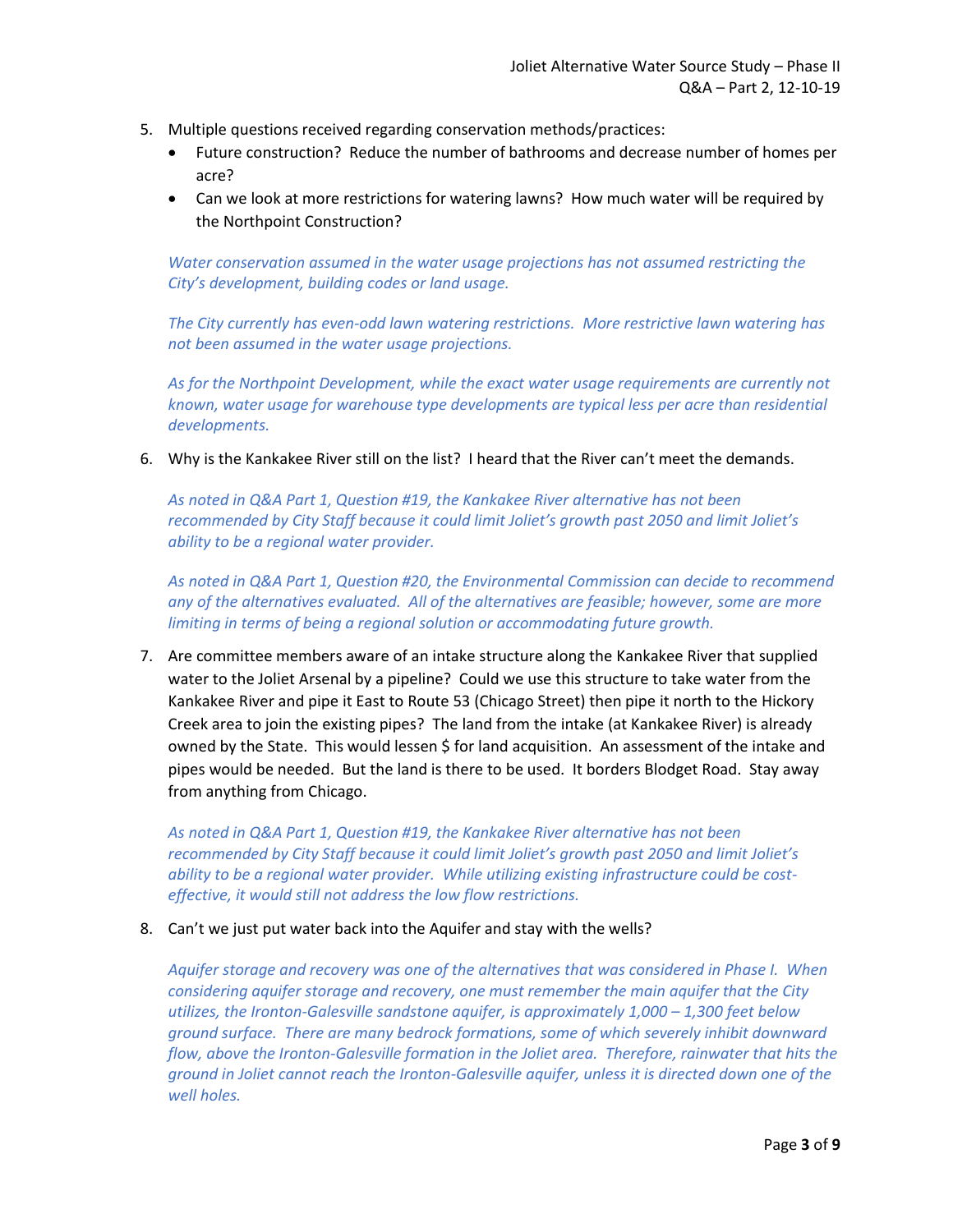*The project team considered injecting water into the Ironton-Galesville formation through multiple wells. The regional groundwater model determined the physical parameters of the sandstone aquifer limited how much water could be injected into the aquifer. In addition, when aquifer storage and recovery was implemented in the same Ironton-Galesville aquifer in Northern Wisconsin, the geologic formations released arsenic into the groundwater. Given the hydraulic and water quality challenges associated with aquifer storage and recovery, it was determined it is not a viable long-term sustainable option for the City at this time.*

9. Re: Aquifer, will we still have access? Time to replenish (if possible)? Would different vegetation improve replenishment? Area aquifer draws from? Is there a modern version of individual cisterns? (I was told the runoff from grass is almost as much as from concrete. Planting ground covers was very effective in reducing sump pump activity.)

*It has been assumed that the existing wells will be used as a back-up water supply for all of the alternatives. The aquifer levels will naturally increase once Joliet no longer withdraws water from the aquifer. Based on groundwater modeling performed by the Illinois State Water Survey during the Phase I & Phase II Studies, it appears as though a majority of the rebound occurs in the first year after the aquifer is no longer used by the City. After 10 years, modeling indicates that the existing wells can be a backup supply for 2 to 3 months before the water levels decrease to the point of no longer being able to be used.*

*As stated in the response to Question 8 above, the geology of the aquifer limits its ability to recharge naturally from rainwater. Therefore, different vegetation would not impact replenishment of the aquifer.*

- 10. Multiple questions received regarding the DuPage Water Commission estimates:
	- Why does DuPage Water Commission think your cost estimates are exaggerated by at least 100 million dollars?
	- I read in the newspaper that the costs are all wrong. How can we trust these costs? Are they accurate?

*The costs presented in the project report are the result of a comprehensive, objective, and consistent analysis of likely future costs for the development, operation and maintenance of a new water supply for the City of Joliet. The costs have been developed using information gathered from potential water suppliers and similar water utilities, recent material and construction costs, similar project costs, standardized cost curves, and publicly available documents over the course of the 18-month project. Construction costs used in the analysis were initially compiled and reviewed by the City's consultant team and then subsequently reviewed by an independent cost estimating firm hired specifically for this project. We believe that any concerns related to the costs can be addressed through a careful explanation of the cost analysis and clarification of the approach and assumptions.*

*The intent of these costs is to provide an objective basis for the comparison of options available to Joliet – not to provide final pricing for any one specific option. As noted in Section 1.3 of the Phase II report, no negotiations regarding final pricing for any option have been conducted. Pricing included in the study is conceptual in nature and is intended to be used as the basis for comparison of options. Further discussions and negotiations will be required to finalize the details of any new water supply arrangement.*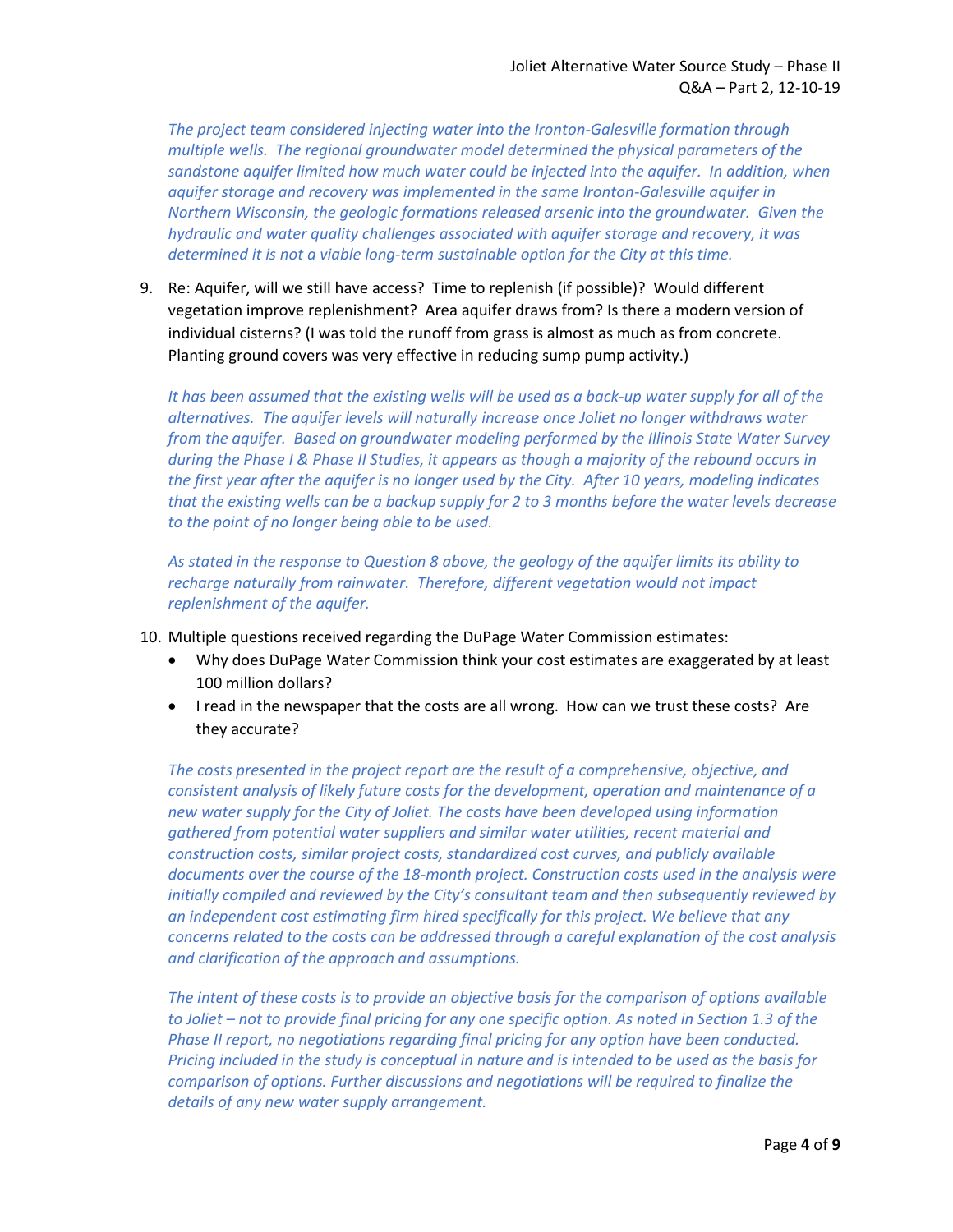*The basis for each of the specific elements of the total costs presented in the report is as follows:*

- *1. Estimates of construction costs for all options are based on conceptual project configurations that were developed using industry standard design parameters and available facility and mapping information. These configurations in turn served as the quantitative basis for the development of the cost estimates. Pipeline installation costs were developed from a blend of current material costs, recent bid tabs, consideration of construction and restoration requirements, and engineering judgement; storage, treatment, and pumping facility costs were generated from standardized cost curve indices commonly used for conceptual alternative evaluations. The project configuration used as the basis for development of costs for each of the alternatives is described in detail in Sections 6 - 12 of the Phase II Report. Detailed documentation of the basis for the design parameters and construction costs is provided in Appendices I (Conceptual Design Parameters) and M (Basis for Unit Costs) to the report.*
- *2. Operating and maintenance costs used in the analysis of potential rate impacts and the total cost of water discussed in Chapter 13 of the Phase II report were calculated based on current cost of service data obtained from existing utilities, estimates of energy costs associated with operation of pumping facilities, and allowances for maintenance of capital infrastructure.*
- *3. Water supply costs including capital cost recovery or "buy-in" costs, upfront and/or annual costs for access to water, and annual costs for the purchase of water from supply entities were estimated using the best information available to the Consultant Team. Where suppliers provided specific information in response to the City's RFI, those data were used; In cases where no RFI was provided or information was missing, costs were developed based upon publicly available information related to current water rates, buy-in costs applied to other communities, and follow-up communications with potential suppliers.*

#### 11. Why did the DWC withdraw from the bidders?

*The DWC expressed a concern related to the estimates of costs for options included in the City's Phase II report. Beyond that concern, DWC has not provided an explanation to the City as to its decision to withdraw from consideration as a potential water supplier for the City of Joliet. The City offered to meet with DWC to discuss their concerns but DWC declined.*

### 12. Multiple questions received regarding the Lake Michigan Allocation and Great Lakes Compact:

- Are we subject to the Great Lakes compact? Will this supply be "Net Zero" on borrowing of Lake Michigan Water?
- Do we have to get permission from the other Great Lakes states to use water from Lake Michigan?

*The use of Lake Michigan water by communities outside of the Great Lakes watershed (such as Joliet) is regulated. As a result of a 1967 United States Supreme Court ruling, the State of Illinois has the right to "divert" up to 3,200 cfs (slightly over 2 billion gallons per day) from Lake Michigan for public water supply and other approved uses. The Illinois Department of Natural Resource manages Illinois use of Lake Michigan water through its water allocation program (17 IL Administrative Code, Part 3730). Communities whose use of Lake Michigan water would reduce the regional use of the deep aquifer in northeastern Illinois (Category 1B) are eligible to*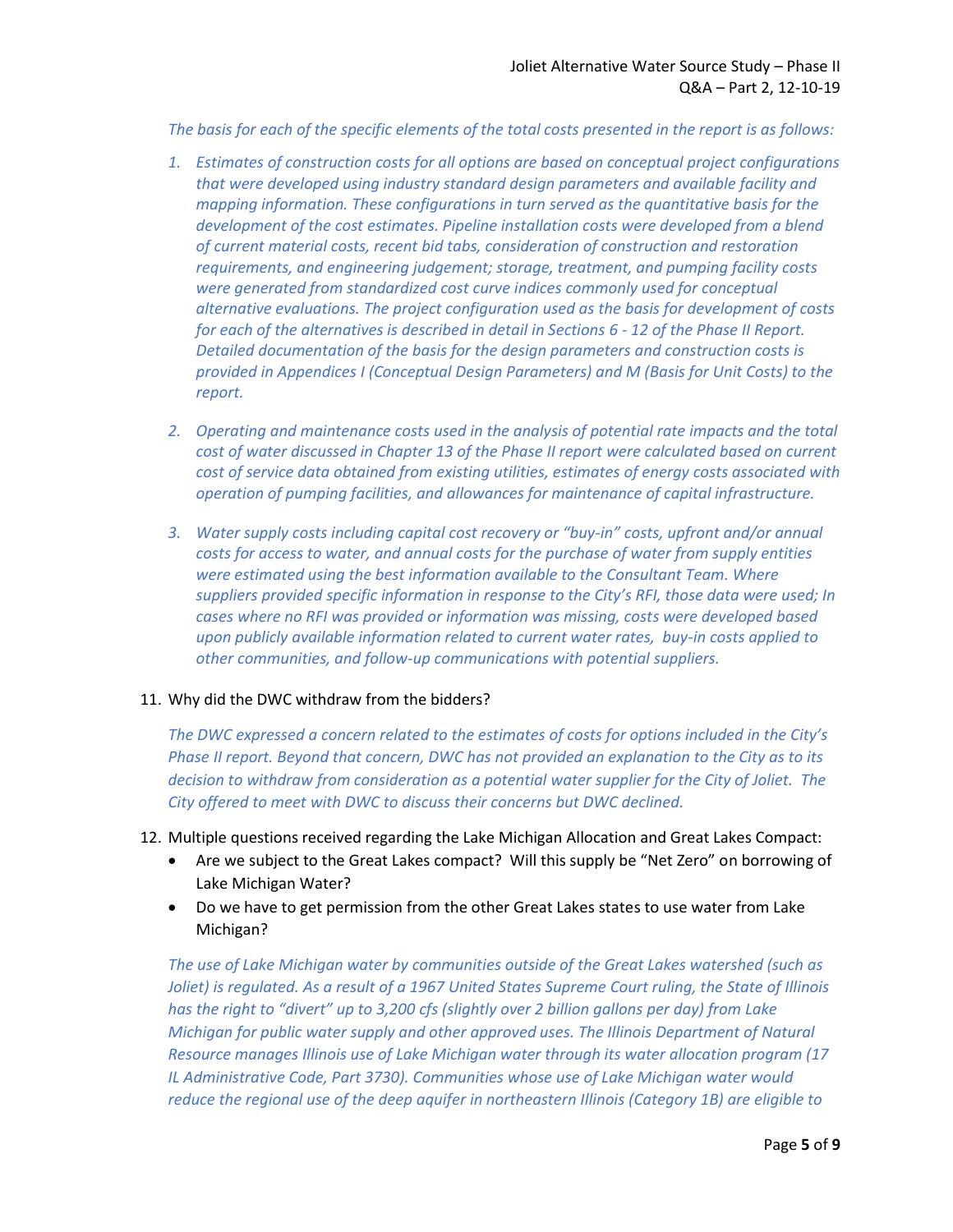apply for and obtain a Lake Michigan water use allocation permit from the IDNR. Joliet and the *Consultant Team have met with representatives of the IDNR and confirmed that Joliet is eligible to obtain an allocation under Illinois' program, and that there is water available under Illinois' overall allocation to meet the projected needs of Joliet and potential regional partners.*

*In December 2005, the governors of eight Great Lakes states and premiers of two Canadian provinces signed the Great Lakes – St. Lawrence River Basin Sustainable Water Resource*  Agreement, and the eight US governors endorsed passage by Congress of the Great Lakes – St. *Lawrence River Basin Water Resources Compact. These documents established specific requirements and controls for regulating the future diversion of water from the Great Lakes watershed. The Compact was signed into law in 2008 by President George W. Bush.*

*Section 4.14 of the Compact specifically exempts Illinois communities with Lake Michigan water allocation permits from the requirements of the overall Compact. As a result, the only approval required for Joliet to be able to use Lake Michigan as its source of water supply is from the Illinois Department of Natural Resources.*

*Joliet and the Consultant Team have also communicated with representatives of the Indiana Departments of Natural Resources and Environmental Management, and received written concurrence from Indiana DNR that Joliet's use of Lake Michigan water (even with an intake in Indiana)* would be governed by the Illinois Allocation program and not be subject to the *requirements of the Great Lakes Compact.*

#### 13. Re: Des Plaines, Is there effective filtering available?

*The Des Plaines River was evaluated as a raw water source in the Phase I Study. Since it is currently not being used by any communities as a raw water source, significant testing/piloting would be required by the Illinois Environmental Protection Agency (IEPA) to prove that it is a viable raw water source and could be treated to drinking water standards. Due to the time required to complete this testing and piloting, it was decided that the Des Plaines River would not be evaluated further during Phase II.* 

### 14. Why does the Fairmont Receiving Station require an intake so far away when the river is right west of it?

*The River to the west of the Fairmont Receiving Station is the Des Plaines River. As noted in the response above, the Des Plaines River was evaluated in Phase I and it was decided not to advance it to Phase II for further consideration.*

#### 15. Was the Fox River ever an option? Why not?

*The Fox River was evaluated as a raw water source in the Phase I Study. Given the City's water demand, the annual maximum number of low flow days exceeded the duration that the City's existing wells could be used as a back-up supply. Therefore, it was decided that the water quantity was not sufficient to continue to Phase II for evaluation.*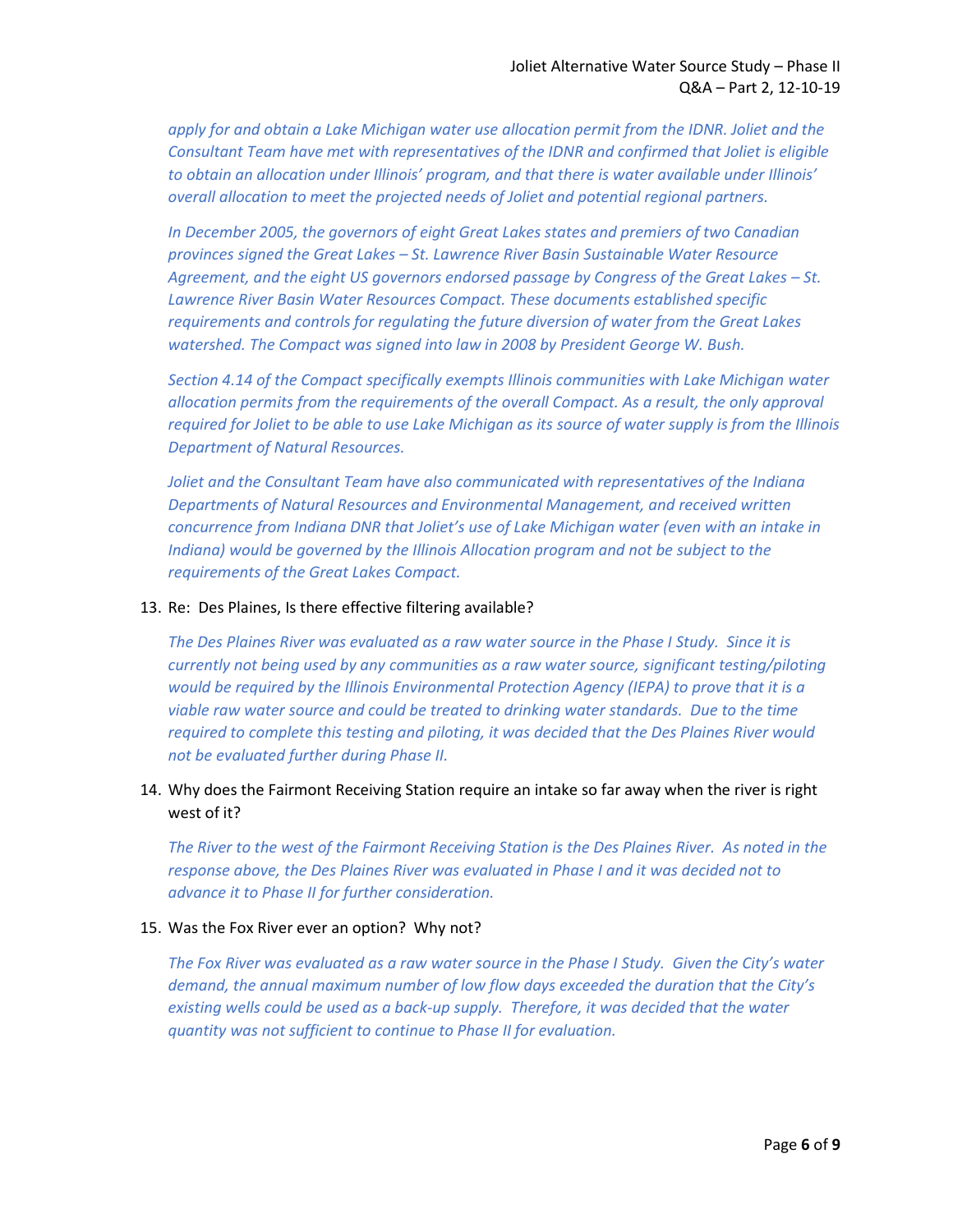# 16. Will river water treatment catch all harmful chemicals, cancer causing from the different plants and runoff?

*Based on the river water sampling performed as part of the Phase II study (included in Appendix G of the Draft Phase II Report), lime softening water treatment with UV disinfection has been assumed for treatment of the river water alternatives. This treatment is typical for river water sources to meet the City's finished water quality goals and drinking water standards.*

- 17. Multiple questions received regarding potential partnering with neighboring communities:
	- Which other surrounding communities will benefit from Joliet's new water source?
	- Any possible other Cities/Towns to form a coalition to build a pipeline to Lake Michigan to share costs of installation, maintenance water treatment plant?
	- I have heard that one of the options involves selling water to surrounding communities. This will cause the City to "pay up front" for infrastructure to distribute  $-$  is this true? And is it possible for the additional communities to help pay for the costs up front? If not – how do we know they will buy from us once we set it up?
	- Will Joliet be able to profit from selling water or tap on rights to the pipeline system?

*From the beginning of the project, it has been envisioned that the new water source could be a regional solution because the problem with the depleting aquifer is a regional problem. As you can see from the water source alternative construction cost estimates in the Draft Phase II Report, doubling capacity of the improvements from 30 MGD to 60 MGD does not double the costs. Therefore, the City could achieve cost savings for its ratepayers by sharing the cost with potential regional partners. As part of Phase II, there have been discussions and meetings with potential regional partners to determine interest. Post selection, it is anticipated that the City would meet with regional partners to determine who will commit to partnering on the new water source. Once the partners have been determined, the City will decide whether to oversize the proposed improvements to possibly sell water in the future to other neighboring communities.*

### 18. What percentage of water is used by industry versus households? Can we separate that usage?

*The City's water billing system does categorize water usage based on land usage type. Based on recent historical water billing, approximately 35-40% of the water usage in the City can be attributed to non-residential land usage versus 60 -65% for residential land usage.*

## 19. This is for source of water supply. What about distribution cost to get from one side to the other?

*The costs presented for each option also include the construction costs associated with distribution system modifications. The distribution system modification improvements were developed using the City's hydraulic model to determine the pipe network required to provide the same level of pressure and fire protection with the single point supply versus the current multiple point supply with existing wells. Distribution system modifications were identified for each of the two receiving stations that were identified – Ridge Road Standpipe on the west side of the City and Fairmont & Garvin Pump Station on the east side of the City. The costs for the distribution system modifications are significant – over \$100 million (including contingencies).*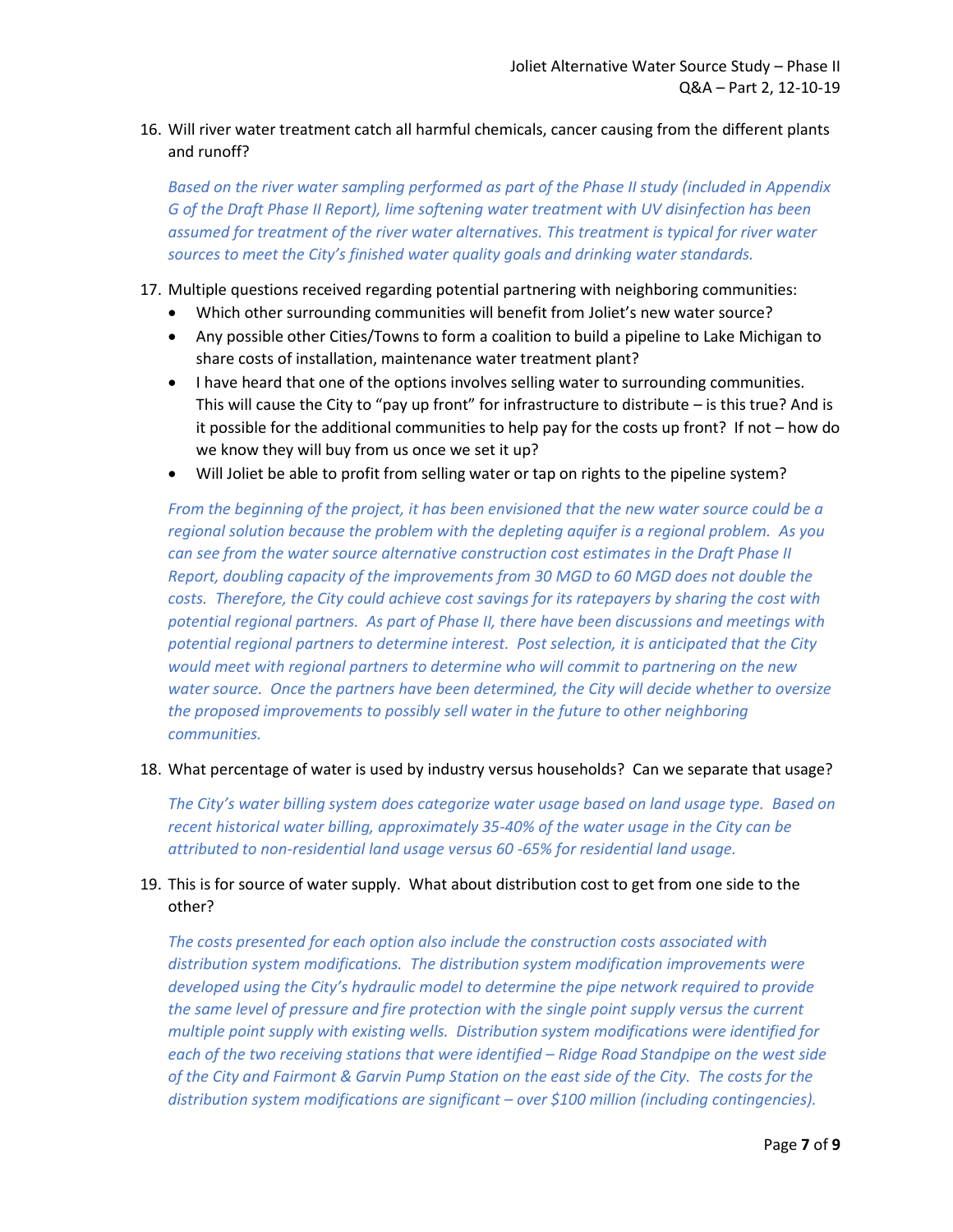- 20. Multiple questions regarding the additional monthly water bill cost:
	- How much more in estimated monthly cost will this new source of water have to current homeowners?
	- It was stated that only the water portion of our water bill would be increased, but whatever the water portion is the sewer portion is the same.
	- Don't our current water bills have a "sewer" component? Meaning if the water costs \$80, then the sewer is also \$80 in addition?

*As noted in the Public Forum presentation, boards and Draft Phase II Report, the additional monthly cost (based on a usage of 7 HCF) ranges from \$42 to \$67 depending on which alternative is selected. The utility bill includes charges for garbage, sewer and water. The average monthly utility bill is ~\$96 (~\$25 for garbage, ~\$41 for sewer and ~\$30 for water). The increase for the alternative water source project only affects the water portion of the bill.* 

*While the sewer bill is based on the amount of water used, the sewer rate will not change as a result of this alternative water source project.*

21. When will water portion increase of bill start?

*That will be determined by the City Council once a new water source is selected. The City Council could decide to gradually increase water rates or do a large increase at once.*

- 22. Multiple questions received regarding the new water source selection:
	- A decision has not been made correct? When and will the public have input?
	- Does the City currently have a recommended solution?
	- Why did the City waste everybody's time for 17 month when the Mayor was telling everybody that it is going to be Lake Michigan water before the project started?
	- Who will make decisions on where we will get water? What criteria will be used for decision?

*A decision on the new water source has not been made. City staff has recommended three alternatives – Illinois River (between Dresden Pool and Marseilles Pool), Lake Michigan Water – Chicago Department of Water Management (CDWM) and Lake Michigan Water – New Indiana Intake. The study has been conducted in an unbiased manner by a team of experts from each of the various water source types with the oversight of the Environmental Commission. There has been significant stakeholder engagement throughout the 18-month study. This engagement has included social media posts, billboard advertisements, newsletter articles, utility bill insert, development of a project specific website, monthly Environmental Commission meetings, presentations at Neighborhood Council meetings, and attendance at local events. The public has had the opportunity to provide input throughout the process.*

*Based on the current schedule, the Environmental Commission will make a recommendation for a primary and secondary water source on December 10, 2019. The City Council then will consider the recommendation of the Environmental Commission, City Staff, stakeholders and the public and make a decision on January 7, 2020.*